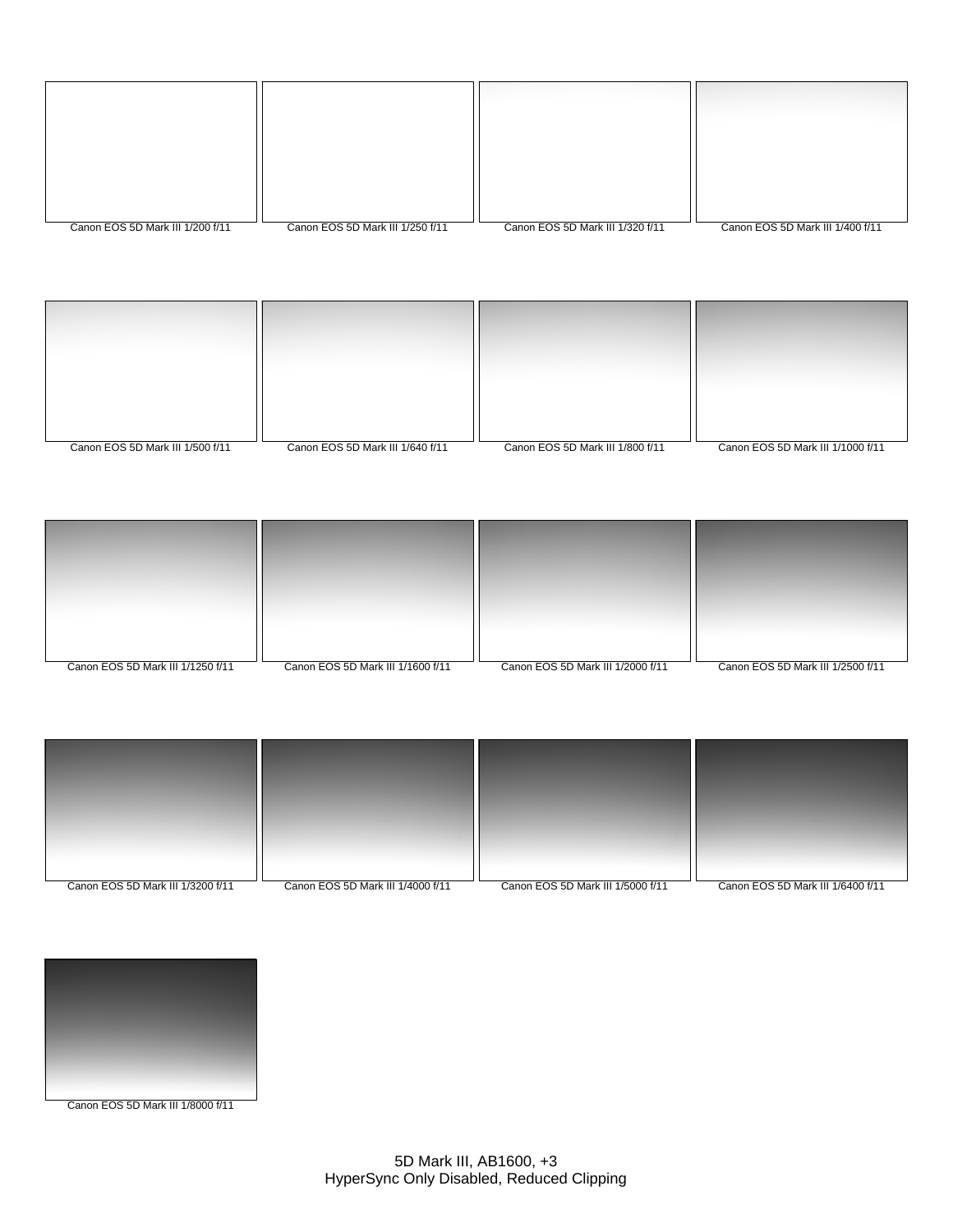| Canon EOS 5D Mark III 1/200 f/11 | Canon EOS 5D Mark III 1/250 f/11 | Canon EOS 5D Mark III 1/320 f/11 | Canon EOS 5D Mark III 1/400 f/11 |
|----------------------------------|----------------------------------|----------------------------------|----------------------------------|







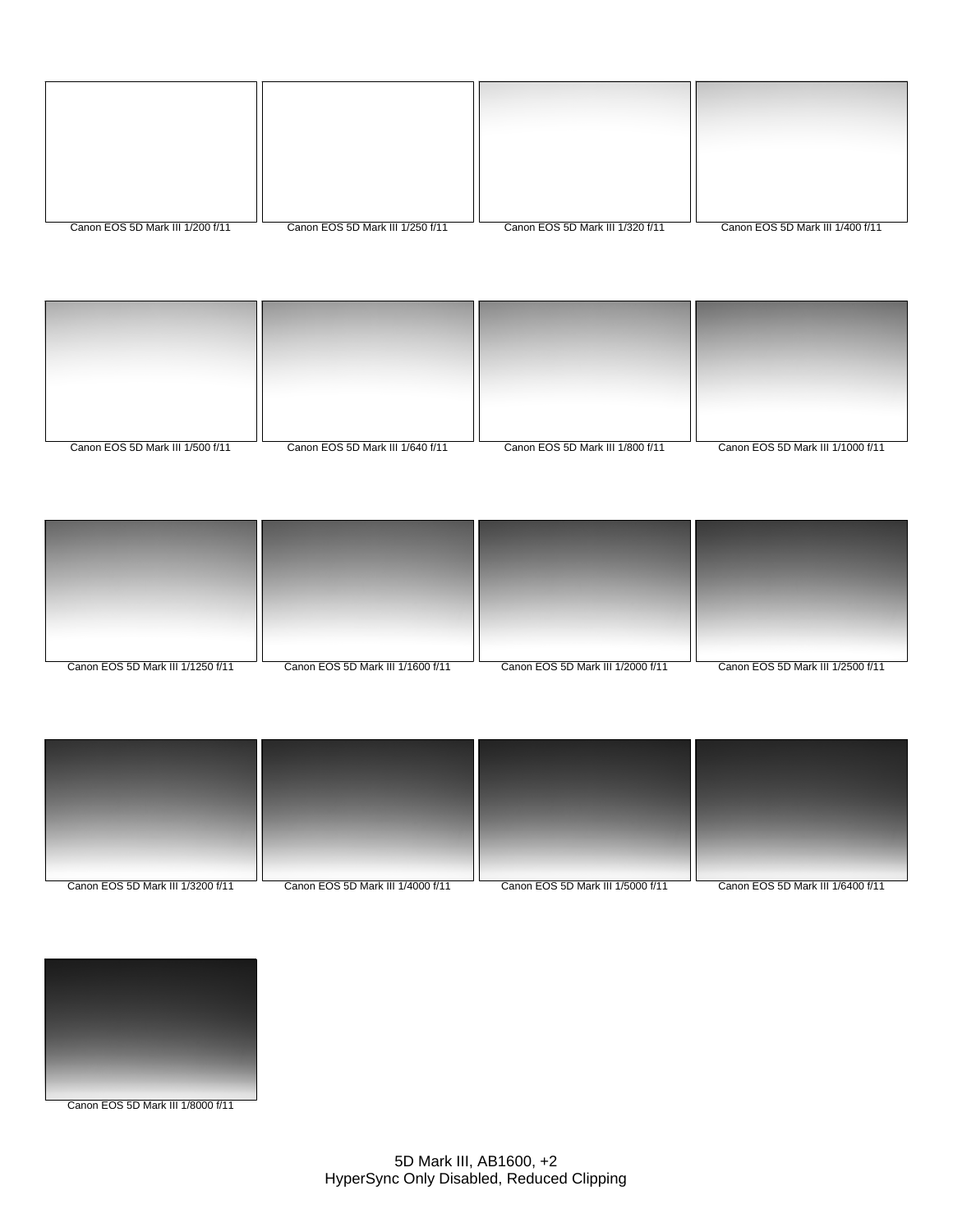| Canon EOS 5D Mark III 1/200 f/11 | Canon EOS 5D Mark III 1/250 f/11 | Canon EOS 5D Mark III 1/320 f/11 | Canon EOS 5D Mark III 1/400 f/11 |
|----------------------------------|----------------------------------|----------------------------------|----------------------------------|







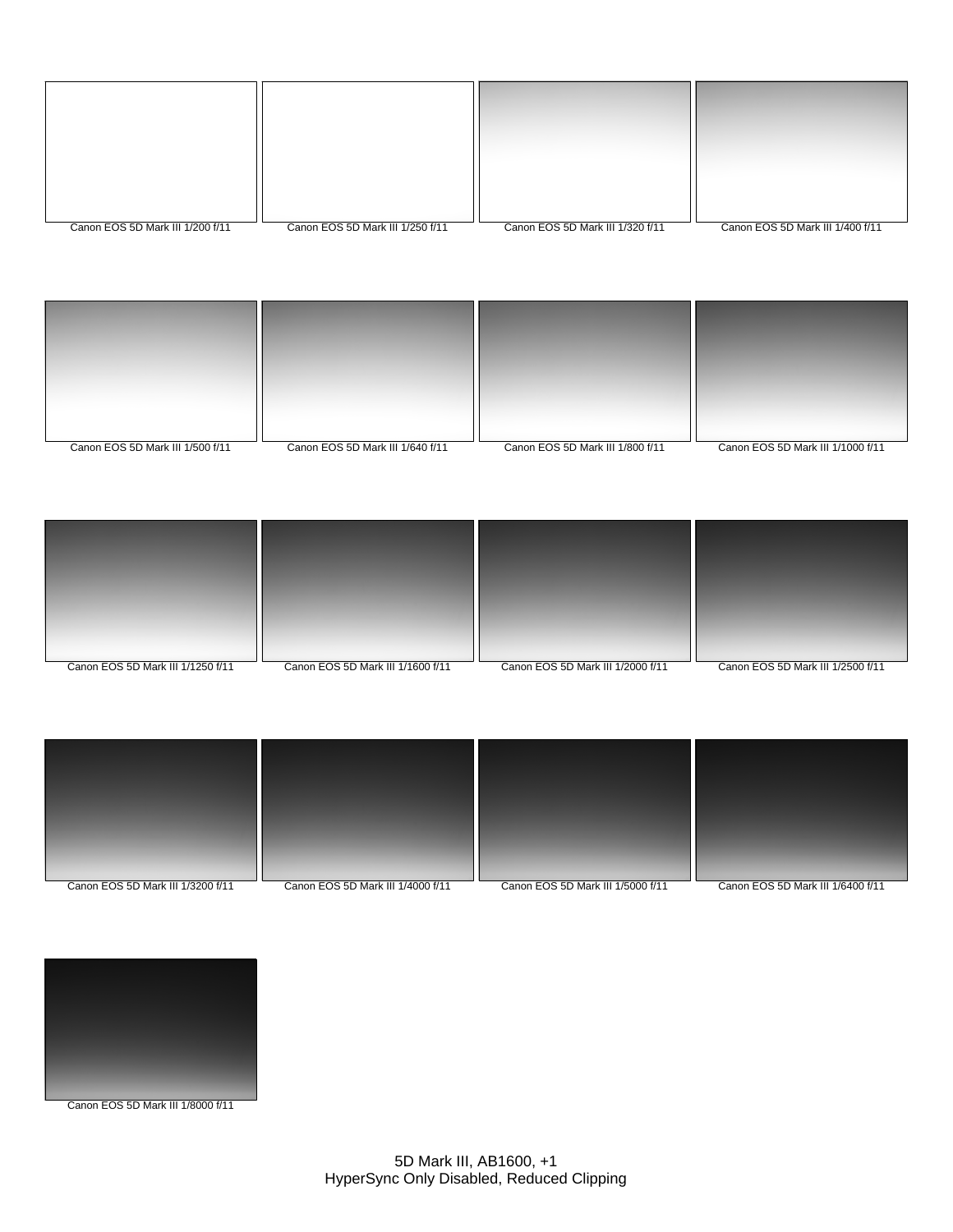| Canon EOS 5D Mark III 1/200 f/11 | Canon EOS 5D Mark III 1/250 f/11 | Canon EOS 5D Mark III 1/320 f/11 | Canon EOS 5D Mark III 1/400 f/11 |
|----------------------------------|----------------------------------|----------------------------------|----------------------------------|







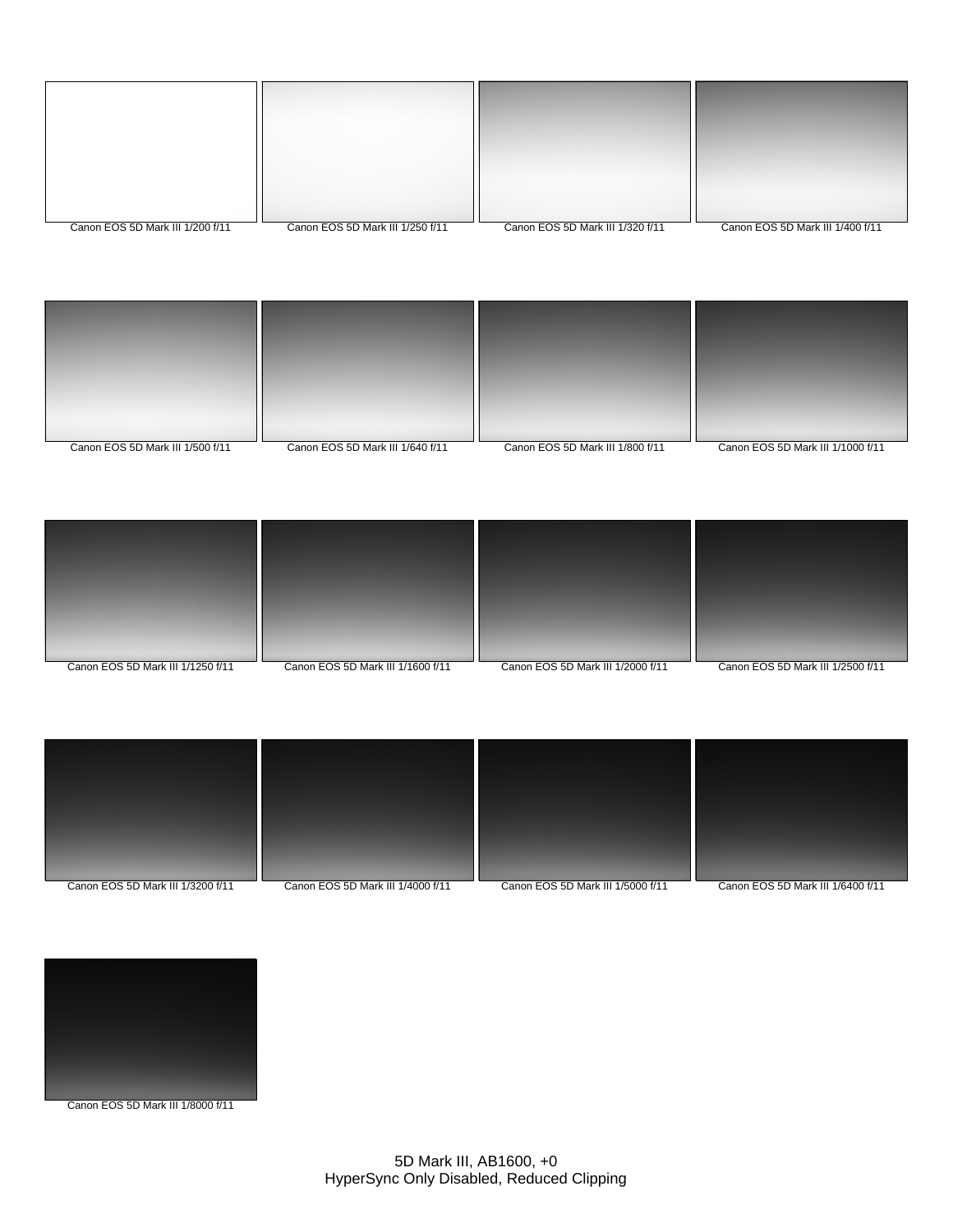| Canon EOS 5D Mark III 1/200 f/11 | Canon EOS 5D Mark III 1/250 f/11 | Canon EOS 5D Mark III 1/320 f/11 | Canon EOS 5D Mark III 1/400 f/11 |
|----------------------------------|----------------------------------|----------------------------------|----------------------------------|







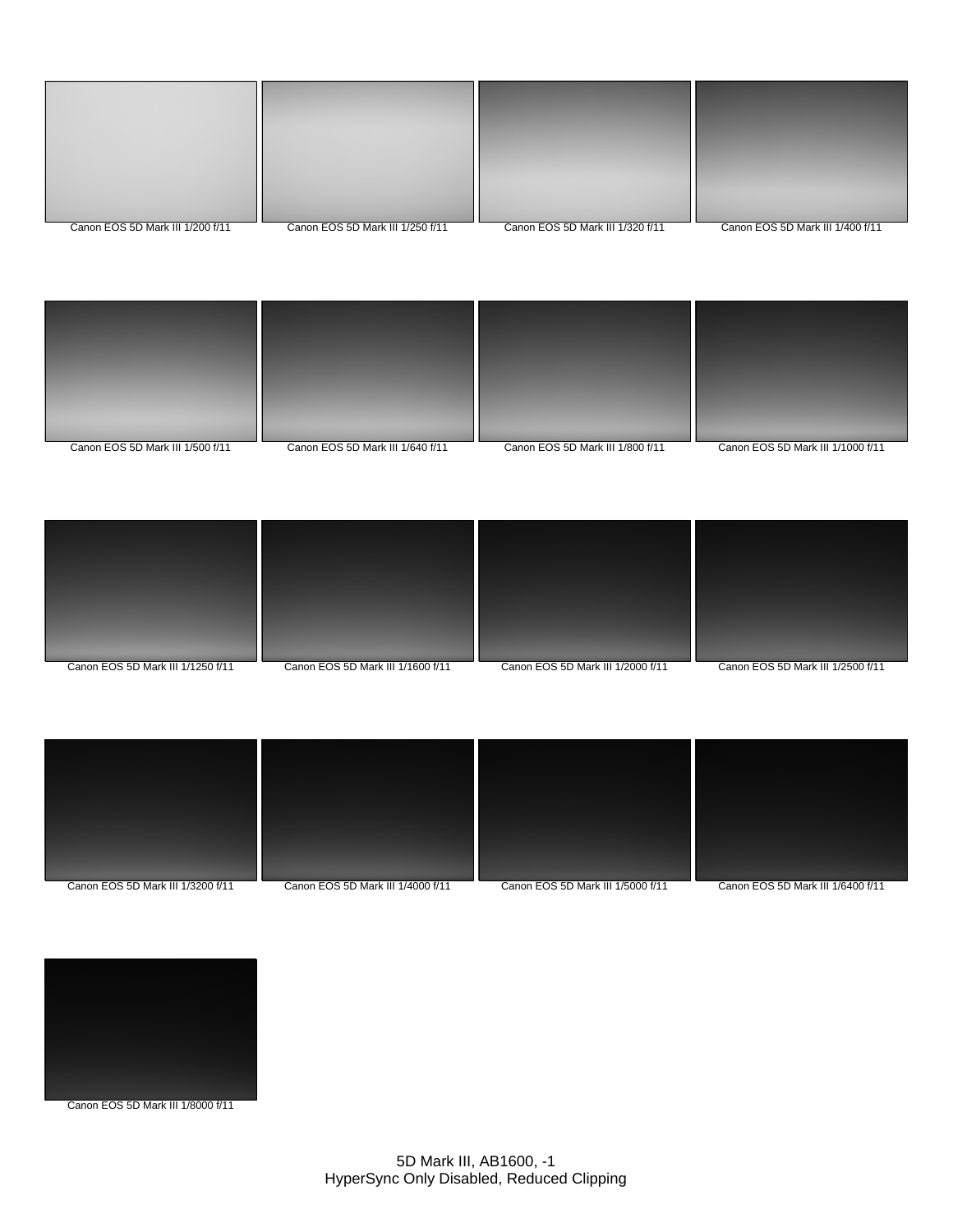